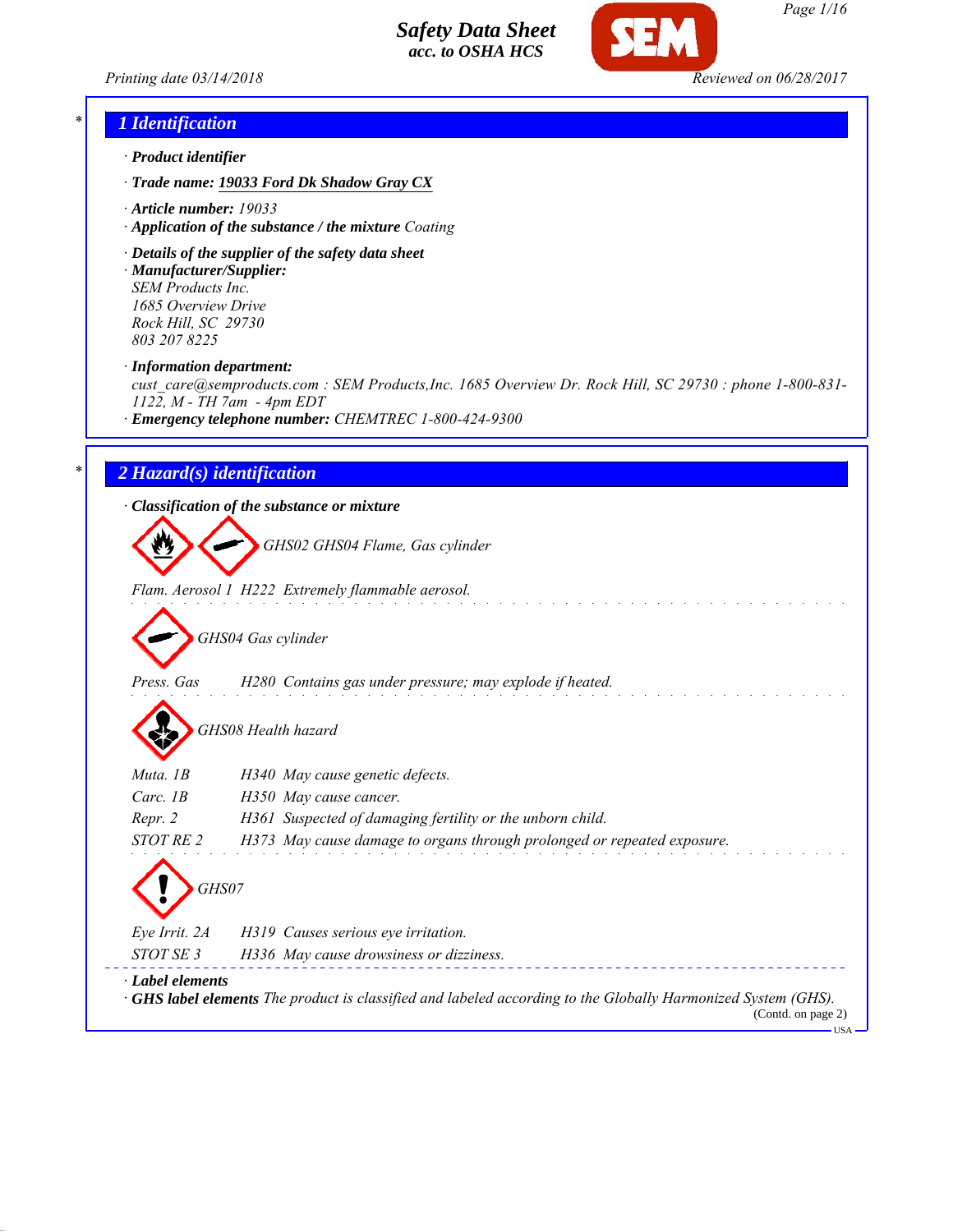2

3

*Fire = 4 Reactivity = 3*

*Printing date 03/14/2018 Reviewed on 06/28/2017*

*Page 2/16*

(Contd. on page 3)

**IISA** 

*Trade name: 19033 Ford Dk Shadow Gray CX*

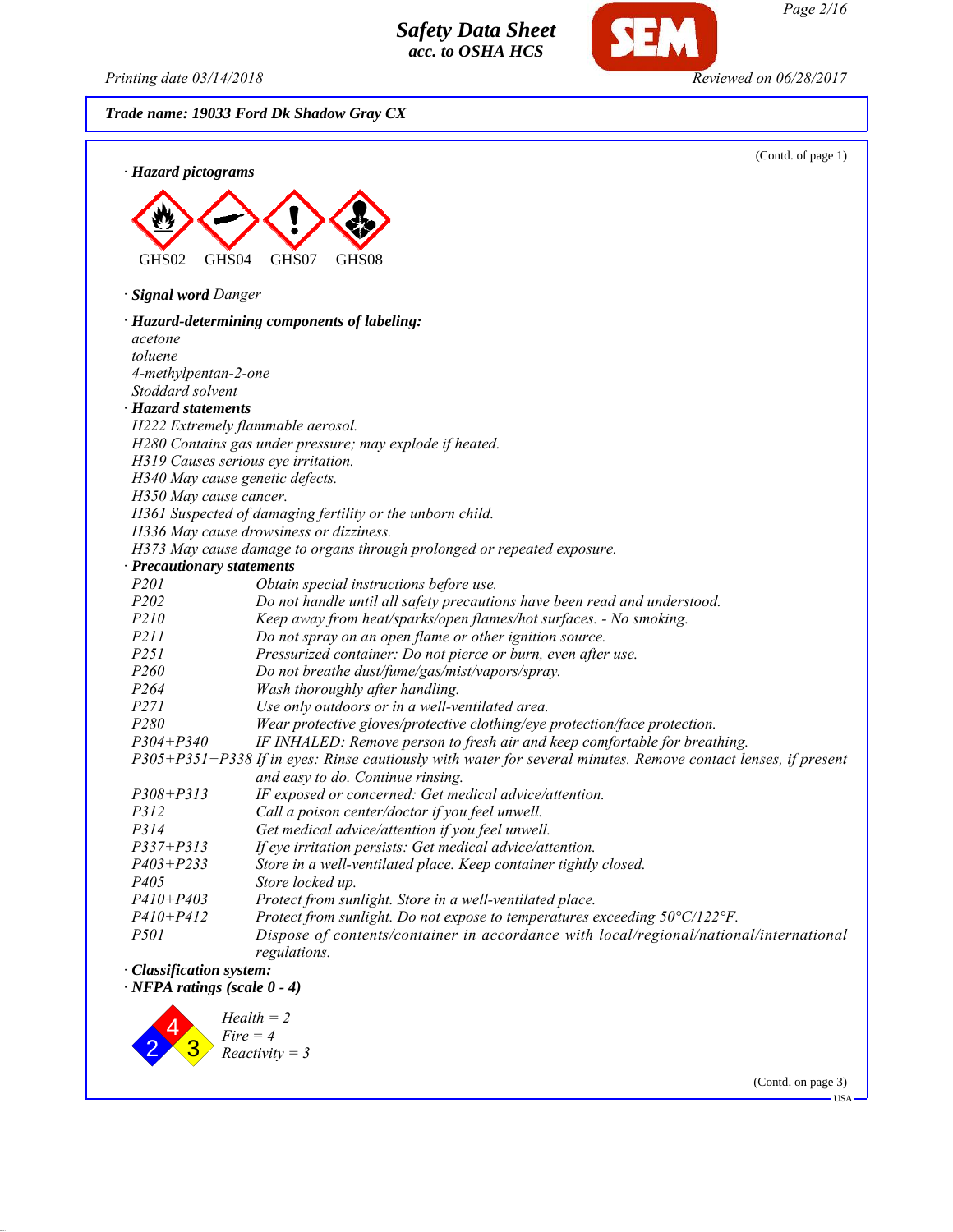*Printing date 03/14/2018 Reviewed on 06/28/2017*

*Trade name: 19033 Ford Dk Shadow Gray CX*

(Contd. of page 2)

*· HMIS-ratings (scale 0 - 4)*



*· Other hazards*

*· Results of PBT and vPvB assessment*

- *· PBT: Not applicable.*
- *· vPvB: Not applicable.*

### *\* 3 Composition/information on ingredients*

*· Chemical characterization: Mixtures*

*· Description:*

*Mixture: consisting of the following components. Weight percentages*

|                  | · Dangerous components:                          |                   |  |  |
|------------------|--------------------------------------------------|-------------------|--|--|
|                  | $67-64-1$ acetone                                | $13 - 30\%$       |  |  |
|                  | 68476-86-8 Petroleum gases, liquefied, sweetened | $13 - 30\%$       |  |  |
|                  | $123-86-4$ n-butyl acetate                       | $13 - 30\%$       |  |  |
|                  | 108-65-6 2-methoxy-1-methylethyl acetate         | $10 - 13%$        |  |  |
|                  | $110-19-0$ isobutyl acetate                      | $5 - 7\%$         |  |  |
| 108-88-3 toluene |                                                  | $1.5 - 5\%$       |  |  |
|                  | 763-69-9 ethyl 3-ethoxypropionate                | $1.5 - 5\%$       |  |  |
|                  | $108-10-1$ 4-methylpentan-2-one                  | $1 - 1.5\%$       |  |  |
|                  | $100-41-4$ ethylbenzene                          | $\geq 0.1 - 51\%$ |  |  |
|                  | 8052-41-3 Stoddard solvent                       | $\geq 0.1 - 51\%$ |  |  |

### *\* 4 First-aid measures*

- *· After inhalation: Supply fresh air; consult doctor in case of complaints.*
- *· After skin contact: Generally the product does not irritate the skin.*
- *· After eye contact:*
- *Rinse opened eye for several minutes under running water. If symptoms persist, consult a doctor.*
- *· After swallowing: If symptoms persist consult doctor.*
- *· Information for doctor:*
- *· Most important symptoms and effects, both acute and delayed No further relevant information available.*
- *· Indication of any immediate medical attention and special treatment needed*

*No further relevant information available.*

# *\* 5 Fire-fighting measures*

- *· Extinguishing media*
- *· Suitable extinguishing agents:*

*CO2, extinguishing powder or water spray. Fight larger fires with water spray or alcohol resistant foam.*

(Contd. on page 4)

*Page 3/16*

*<sup>·</sup> Description of first aid measures*

USA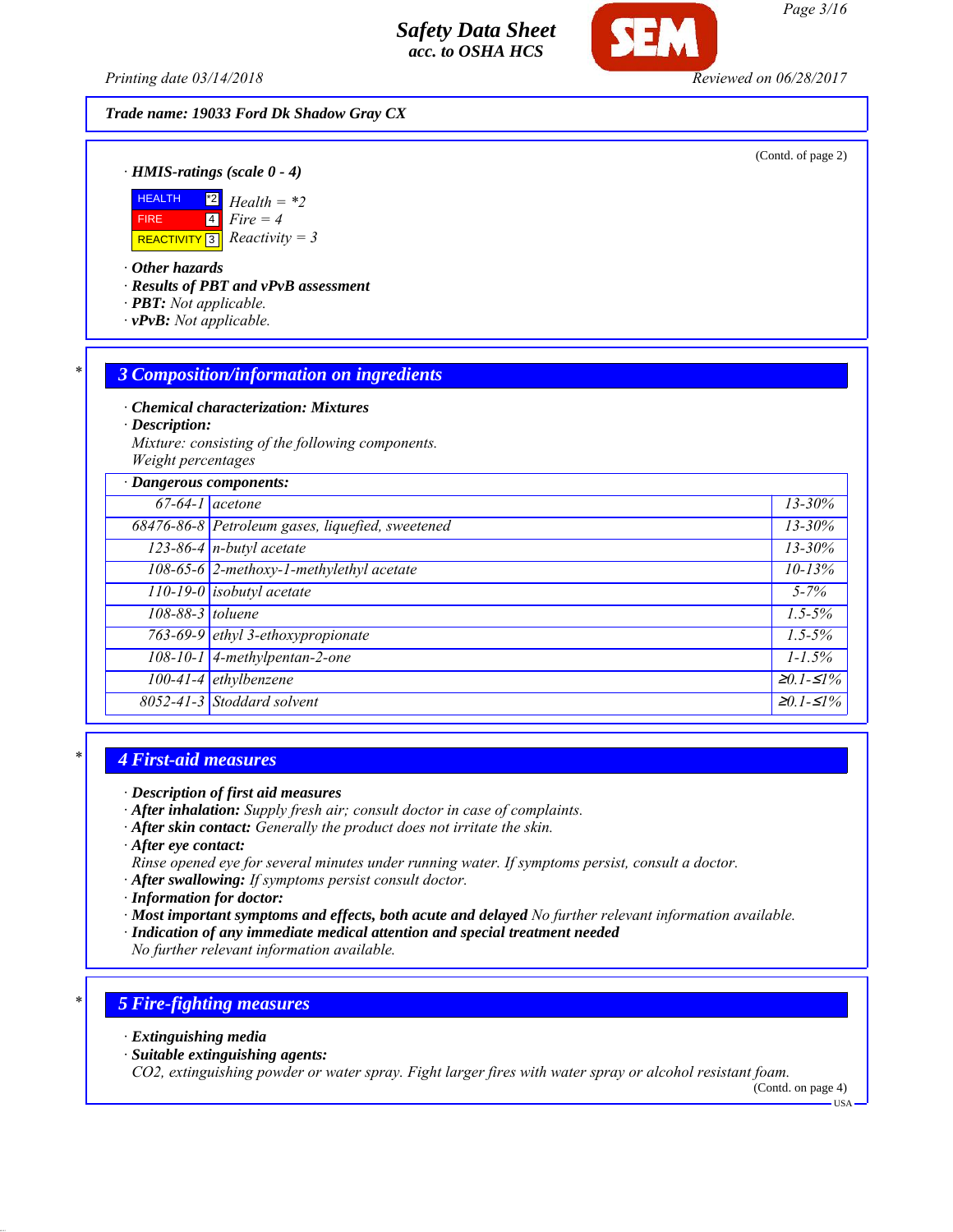(Contd. of page 3)

*Page 4/16*

*Trade name: 19033 Ford Dk Shadow Gray CX*

*· Special hazards arising from the substance or mixture No further relevant information available. · Advice for firefighters*

*· Protective equipment: Wear self-contained respiratory protective device.*

### *\* 6 Accidental release measures*

*· Personal precautions, protective equipment and emergency procedures Wear protective equipment. Keep unprotected persons away. · Environmental precautions: Do not allow to enter sewers/ surface or ground water.*

*· Methods and material for containment and cleaning up: Dispose contaminated material as waste according to item 13. Ensure adequate ventilation.*

*· Reference to other sections*

*See Section 7 for information on safe handling.*

*See Section 8 for information on personal protection equipment.*

*See Section 13 for disposal information.*

*· Protective Action Criteria for Chemicals*

| $67-64-1$ acetone             |                                          | 200 ppm                       |
|-------------------------------|------------------------------------------|-------------------------------|
|                               | $123-86-4$ n-butyl acetate               | 5 ppm                         |
|                               | 108-65-6 2-methoxy-1-methylethyl acetate | $\overline{50~ppm}$           |
|                               | 110-19-0 isobutyl acetate                | $\frac{450}{ppm}$             |
| 108-88-3 toluene              |                                          | $\overline{67}$ ppm           |
|                               | 763-69-9 ethyl 3-ethoxypropionate        | $\overline{1.6}$ ppm          |
|                               | 108-10-1 4-methylpentan-2-one            | $\overline{75}$ ppm           |
|                               | $110-43-0$ heptan-2-one                  | $150$ ppm                     |
| $1330 - 20 - 7$ <i>xylene</i> |                                          | 130 ppm                       |
|                               | 100-41-4 ethylbenzene                    | $33$ ppm                      |
|                               | 1333-86-4 Carbon black                   | $9$ mg/m <sup>3</sup>         |
|                               | $71 - 36 - 3$ butan-1-ol                 | $\overline{60}$ ppm           |
|                               | 8052-41-3 Stoddard solvent               | $300$ mg/m <sup>3</sup>       |
|                               | 25322-68-3 Polyethylene glycol           | $30$ mg/m <sup>3</sup>        |
| $\cdot$ PAC-2:                |                                          |                               |
| $67-64-1$ acetone             |                                          | $3200*ppm$                    |
|                               | 123-86-4 $n$ -butyl acetate              | 200 ppm                       |
|                               | 108-65-6 2-methoxy-1-methylethyl acetate | $1,000$ ppm                   |
|                               | 110-19-0 isobutyl acetate                | $1300*ppm$                    |
| 108-88-3 toluene              |                                          | $\overline{560}$ ppm          |
|                               | 763-69-9 ethyl 3-ethoxypropionate        | 18 ppm                        |
|                               | 108-10-1 4-methylpentan-2-one            | $\overline{500}$ ppm          |
|                               | 110-43-0 heptan-2-one                    | $670$ ppm                     |
| 1330-20-7 xylene              |                                          | $\frac{1}{920*ppm}$           |
|                               | $100-41-4$ ethylbenzene                  | $\overline{1100}$ * ppm       |
|                               | 1333-86-4 Carbon black                   | $\frac{99 \text{ mg/m}^3}{2}$ |

*Printing date 03/14/2018 Reviewed on 06/28/2017*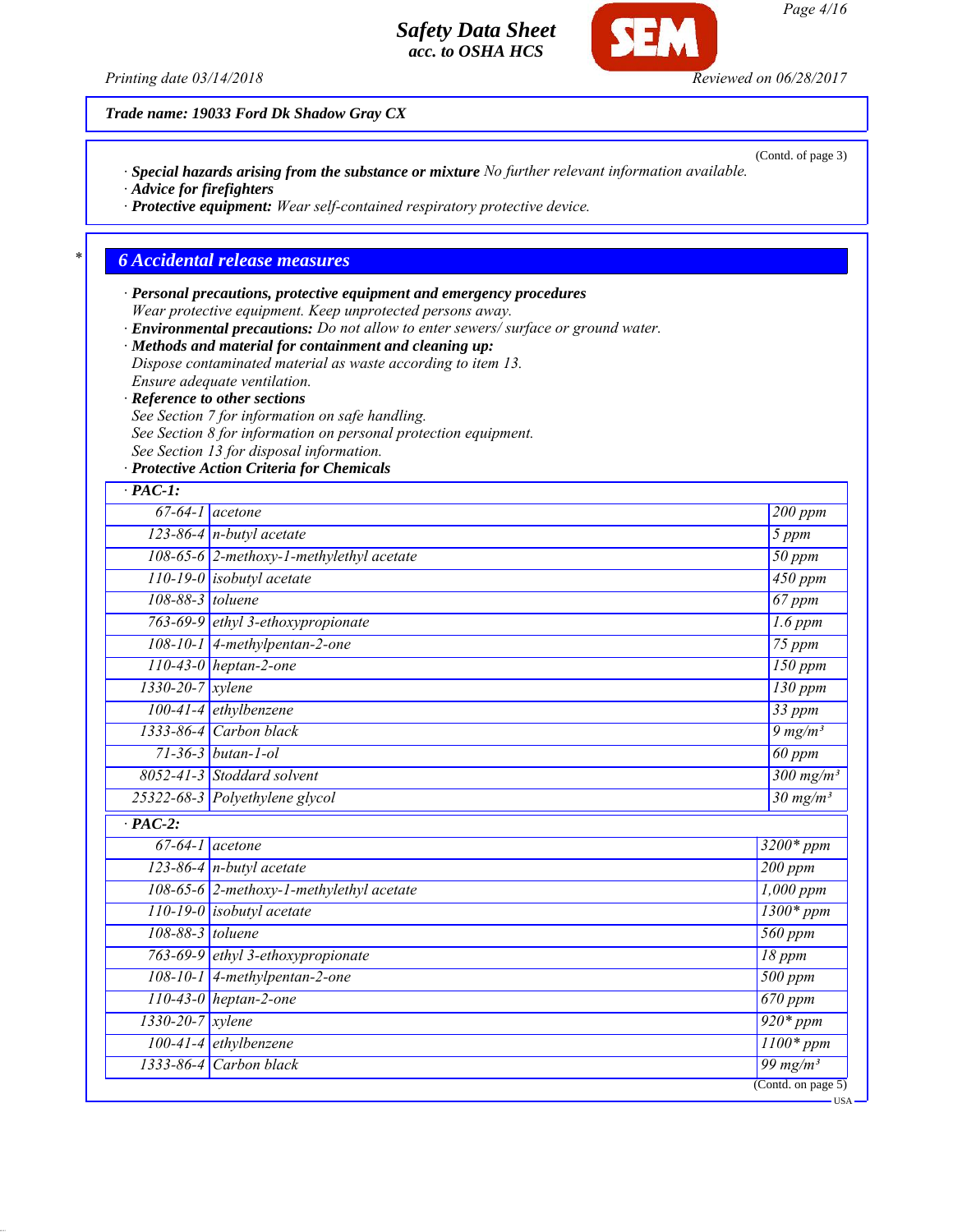

*Printing date 03/14/2018 Reviewed on 06/28/2017*

*Trade name: 19033 Ford Dk Shadow Gray CX*

|                        |                                            | (Contd. of page 4)                 |
|------------------------|--------------------------------------------|------------------------------------|
|                        | $71 - 36 - 3$ butan-1-ol                   | 800 ppm                            |
|                        | 8052-41-3 Stoddard solvent                 | $1,800$ mg/m <sup>3</sup>          |
|                        | 25322-68-3 Polyethylene glycol             | $1,300$ mg/m <sup>3</sup>          |
| $\cdot$ PAC-3:         |                                            |                                    |
|                        | $67-64-1$ acetone                          | $5700*$ ppm                        |
|                        | $123-86-4$ n-butyl acetate                 | $3000*$ ppm                        |
|                        | $108-65-6$ 2-methoxy-1-methylethyl acetate | $5000*ppm$                         |
|                        | $110-19-0$ isobutyl acetate                | $7500**$ ppm                       |
| $108-88-3$ toluene     |                                            | $3700*$ ppm                        |
|                        | 763-69-9 ethyl 3-ethoxypropionate          | $110$ ppm                          |
|                        | 108-10-1 4-methylpentan-2-one              | $3000*$ ppm                        |
|                        | $110-43-0$ heptan-2-one                    | $4000*$ ppm                        |
| $1330 - 20 - 7$ xylene |                                            | $2500*ppm$                         |
|                        | $100-41-4$ ethylbenzene                    | $1800*$ ppm                        |
|                        | $1333-86-4$ Carbon black                   | $\overline{590}$ mg/m <sup>3</sup> |
|                        | $71 - 36 - 3$ butan-1-ol                   | $8000**$ ppm                       |
|                        | $8052 - 41 - 3$ Stoddard solvent           | $29500**mg/m^3$                    |
|                        | 25322-68-3 Polyethylene glycol             | 7,700 $mg/m^3$                     |

### *\* 7 Handling and storage*

### *· Handling:*

- *· Precautions for safe handling*
- *No special measures required.*
- *Ensure good ventilation/exhaustion at the workplace.*
- *· Information about protection against explosions and fires:*
- *Do not spray on a naked flame or any incandescent material.*
- *Keep ignition sources away Do not smoke.*

*Pressurized container: protect from sunlight and do not expose to temperatures exceeding 50°C, i.e. electric lights. Do not pierce or burn, even after use.*

- *· Conditions for safe storage, including any incompatibilities*
- *· Storage:*
- *· Requirements to be met by storerooms and receptacles:*

*Observe official regulations on storing packagings with pressurized containers.*

- *· Information about storage in one common storage facility: Store away from oxidizing agents.*
- *· Further information about storage conditions: Keep receptacle tightly sealed.*
- *· Specific end use(s) No further relevant information available.*

### *\* 8 Exposure controls/personal protection*

*· Additional information about design of technical systems: No further data; see item 7.*

*· Control parameters*

*· Components with limit values that require monitoring at the workplace:*

*The following constituents are the only constituents of the product which have a PEL, TLV or other recommended exposure limit.*

(Contd. on page 6)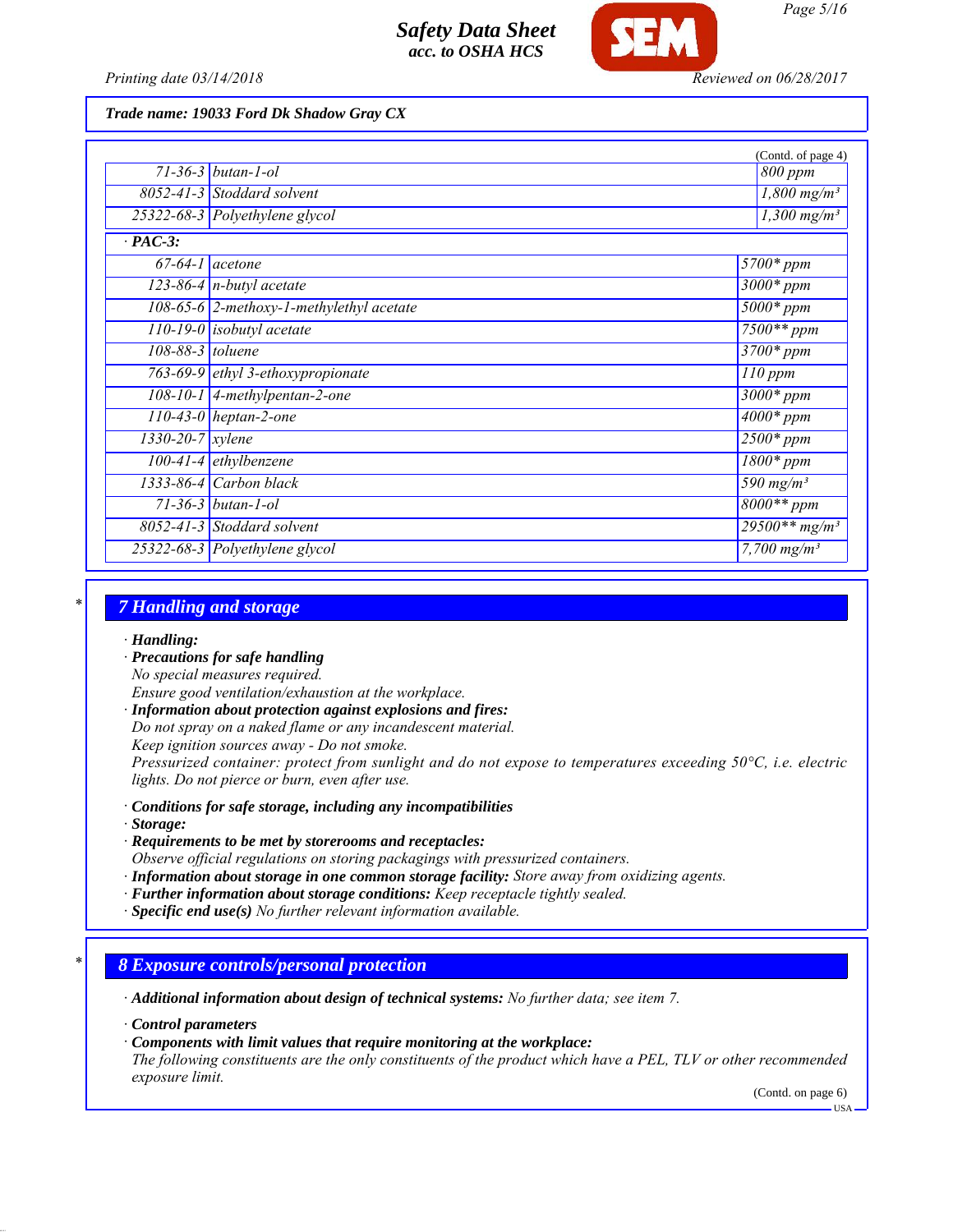

SEM

# *Trade name: 19033 Ford Dk Shadow Gray CX*

|            | At this time, the other constituents have no known exposure limits.                                     |  |
|------------|---------------------------------------------------------------------------------------------------------|--|
|            | $67-64-1$ acetone                                                                                       |  |
| PEL        | Long-term value: 2400 mg/m <sup>3</sup> , 1000 ppm                                                      |  |
| REL        | Long-term value: 590 mg/m <sup>3</sup> , 250 ppm                                                        |  |
| TLV        | Short-term value: 1187 mg/m <sup>3</sup> , 500 ppm                                                      |  |
|            | Long-term value: 594 mg/m <sup>3</sup> , 250 ppm                                                        |  |
|            | BEI                                                                                                     |  |
|            | 123-86-4 n-butyl acetate                                                                                |  |
| PEL        | Long-term value: $710$ mg/m <sup>3</sup> , 150 ppm                                                      |  |
| REL        | Long-term value: $950$ mg/m <sup>3</sup> , 200 ppm                                                      |  |
| TLV        | Short-term value: 712 mg/m <sup>3</sup> , 150 ppm                                                       |  |
|            | Long-term value: 238 mg/m <sup>3</sup> , 50 ppm                                                         |  |
|            | 108-65-6 2-methoxy-1-methylethyl acetate                                                                |  |
|            | WEEL Long-term value: 50 ppm                                                                            |  |
|            | 110-19-0 isobutyl acetate                                                                               |  |
| PEL        | Long-term value: $700$ mg/m <sup>3</sup> , 150 ppm                                                      |  |
| REL        | Long-term value: $700$ mg/m <sup>3</sup> , 150 ppm                                                      |  |
| TLV        | Short-term value: 712 mg/m <sup>3</sup> , 150 ppm                                                       |  |
|            | Long-term value: 238 mg/m <sup>3</sup> , 50 ppm                                                         |  |
|            | 108-88-3 toluene                                                                                        |  |
| PEL        | Long-term value: 200 ppm                                                                                |  |
|            | Ceiling limit value: 300; 500* ppm                                                                      |  |
|            | *10-min peak per 8-hr shift                                                                             |  |
| REL        | Short-term value: $560$ mg/m <sup>3</sup> , 150 ppm<br>Long-term value: 375 mg/m <sup>3</sup> , 100 ppm |  |
| TLV        | Long-term value: 75 mg/m <sup>3</sup> , 20 ppm                                                          |  |
|            | BEI                                                                                                     |  |
|            | 108-10-1 4-methylpentan-2-one                                                                           |  |
| <b>PEL</b> | Long-term value: 410 mg/m <sup>3</sup> , 100 ppm                                                        |  |
| REL        | Short-term value: 300 mg/m <sup>3</sup> , 75 ppm                                                        |  |
|            | Long-term value: $205$ mg/m <sup>3</sup> , 50 ppm                                                       |  |
| TLV        | Short-term value: $307 \text{ mg/m}^3$ , 75 ppm                                                         |  |
|            | Long-term value: $82$ mg/m <sup>3</sup> , 20 ppm                                                        |  |
|            | <b>BEI</b>                                                                                              |  |
|            | 100-41-4 ethylbenzene                                                                                   |  |
| <b>PEL</b> | Long-term value: 435 mg/m <sup>3</sup> , 100 ppm                                                        |  |
| REL        | Short-term value: $545$ mg/m <sup>3</sup> , 125 ppm                                                     |  |
|            | Long-term value: $435$ mg/m <sup>3</sup> , 100 ppm                                                      |  |
| TLV        | Long-term value: $87$ mg/m <sup>3</sup> , 20 ppm<br>BEI                                                 |  |
|            | 8052-41-3 Stoddard solvent                                                                              |  |
| PEL        | Long-term value: 2900 mg/m <sup>3</sup> , 500 ppm                                                       |  |
| <b>REL</b> | Long-term value: $350$ mg/m <sup>3</sup>                                                                |  |
|            | Ceiling limit value: 1800* mg/m <sup>3</sup><br>$*15$ -min                                              |  |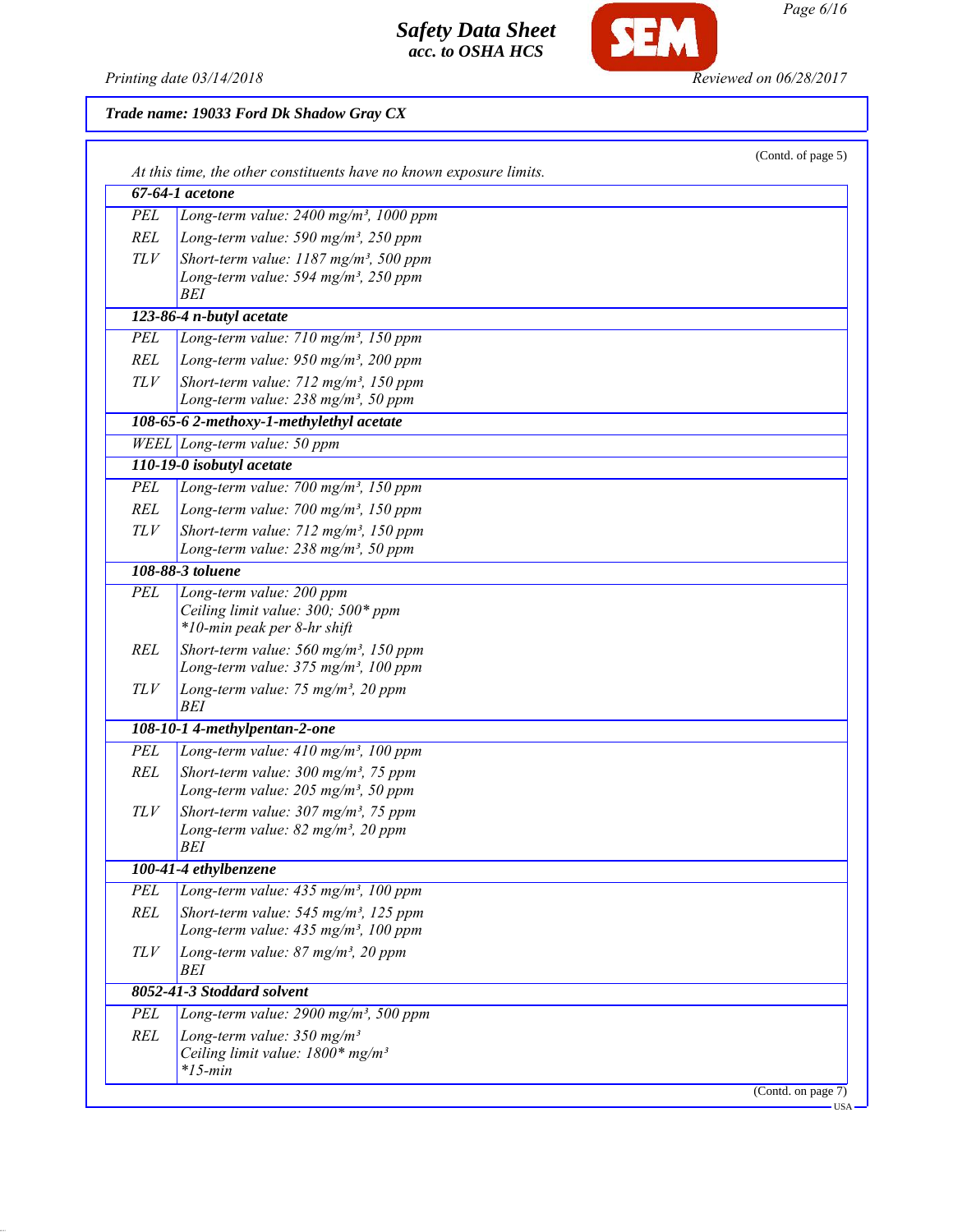Printing date 03/14/2018 **Reviewed on 06/28/2017** 

**SEM** 

*Trade name: 19033 Ford Dk Shadow Gray CX*

|     |                                                                                             | (Contd. of page 6)               |
|-----|---------------------------------------------------------------------------------------------|----------------------------------|
| TLV | Long-term value: 525 mg/m <sup>3</sup> , 100 ppm                                            |                                  |
|     | · Ingredients with biological limit values:                                                 |                                  |
|     | 67-64-1 acetone                                                                             |                                  |
|     | $BEI$ 50 $m\overline{g/L}$                                                                  |                                  |
|     | Medium: urine                                                                               |                                  |
|     | Time: end of shift<br>Parameter: Acetone (nonspecific)                                      |                                  |
|     | 108-88-3 toluene                                                                            |                                  |
|     | $BEI$ 0.02 mg/L                                                                             |                                  |
|     | Medium: blood                                                                               |                                  |
|     | Time: prior to last shift of workweek                                                       |                                  |
|     | Parameter: Toluene                                                                          |                                  |
|     | $0.03$ mg/L                                                                                 |                                  |
|     | Medium: urine                                                                               |                                  |
|     | Time: end of shift                                                                          |                                  |
|     | Parameter: Toluene                                                                          |                                  |
|     | $0.3$ mg/g creatinine                                                                       |                                  |
|     | Medium: urine                                                                               |                                  |
|     | Time: end of shift                                                                          |                                  |
|     | Parameter: o-Cresol with hydrolysis (background)                                            |                                  |
|     | 108-10-1 4-methylpentan-2-one                                                               |                                  |
|     | $BEI$ 1 mg/L                                                                                |                                  |
|     | Medium: urine                                                                               |                                  |
|     | Time: end of shift<br>Parameter: MIBK                                                       |                                  |
|     | 100-41-4 ethylbenzene                                                                       |                                  |
|     | BEI $\vert 0.7 \, g/g$ creatinine                                                           |                                  |
|     | Medium: urine                                                                               |                                  |
|     | Time: end of shift at end of workweek                                                       |                                  |
|     | Parameter: Sum of mandelic acid and phenylglyoxylic acid (nonspecific, semi-quantitative)   |                                  |
|     |                                                                                             |                                  |
|     | Medium: end-exhaled air                                                                     |                                  |
|     | Time: not critical                                                                          |                                  |
|     | Parameter: Ethyl benzene (semi-quantitative)                                                |                                  |
|     | · Additional information: The lists that were valid during the creation were used as basis. |                                  |
|     | · Exposure controls                                                                         |                                  |
|     | · Personal protective equipment:                                                            |                                  |
|     | General protective and hygienic measures:                                                   |                                  |
|     | Keep away from foodstuffs, beverages and feed.                                              |                                  |
|     | Immediately remove all soiled and contaminated clothing.                                    |                                  |
|     | Wash hands before breaks and at the end of work.<br>Store protective clothing separately.   |                                  |
|     | Avoid contact with the eyes.                                                                |                                  |
|     | Avoid contact with the eyes and skin.                                                       |                                  |
|     |                                                                                             | (Contd. on page 8)<br><b>USA</b> |

*Page 7/16*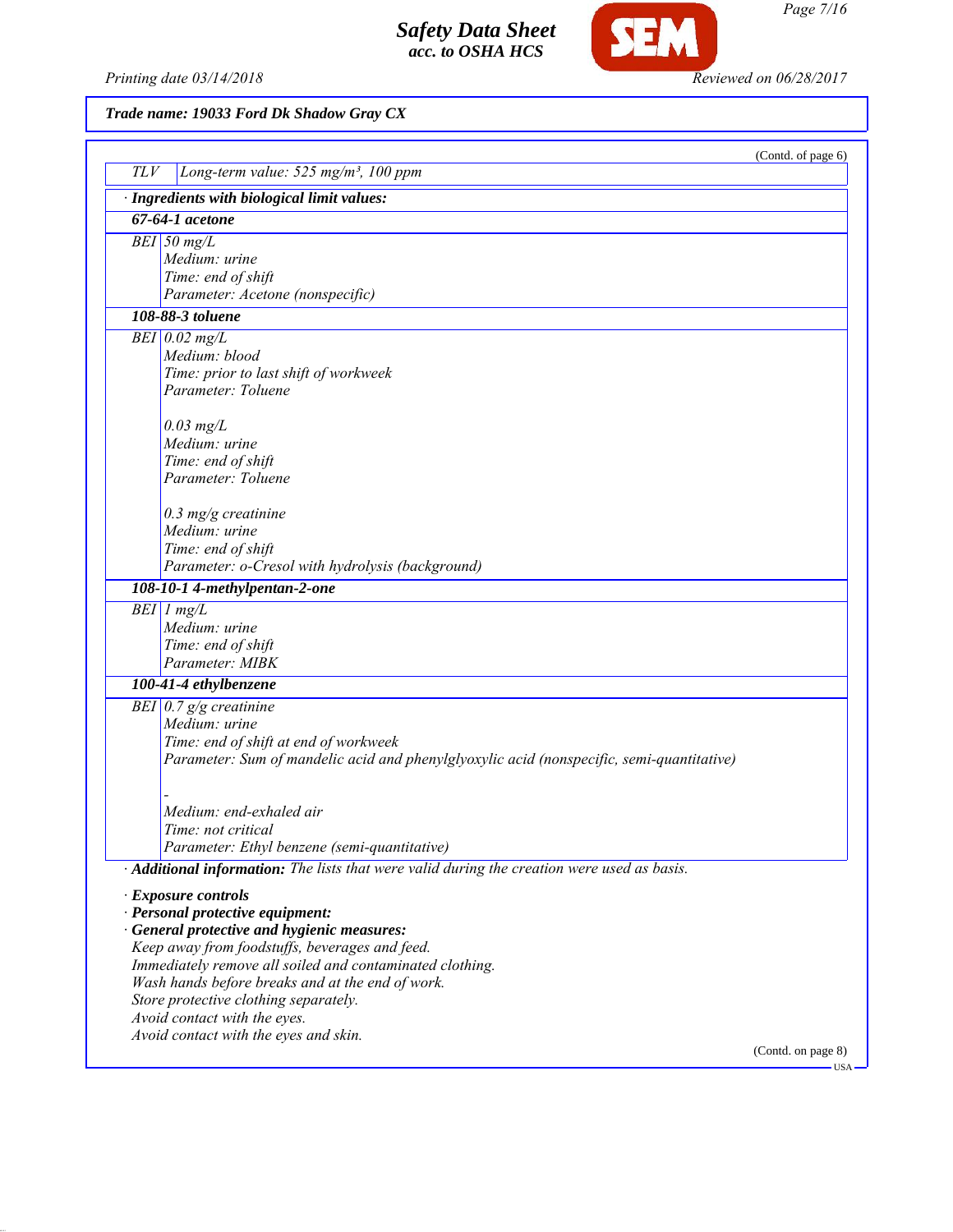*Printing date 03/14/2018 Reviewed on 06/28/2017*

### *Trade name: 19033 Ford Dk Shadow Gray CX*

*· Breathing equipment:*

(Contd. of page 7)

*In case of brief exposure or low pollution use respiratory filter device. In case of intensive or longer exposure use respiratory protective device that is independent of circulating air.*

### *· Protection of hands:*

*Due to missing tests no recommendation to the glove material can be given for the product/ the preparation/ the chemical mixture.*

*Selection of the glove material on consideration of the penetration times, rates of diffusion and the degradation*



*Protective gloves*

*The glove material has to be impermeable and resistant to the product/ the substance/ the preparation.*

### *· Material of gloves*

*The selection of the suitable gloves does not only depend on the material, but also on further marks of quality and varies from manufacturer to manufacturer. As the product is a preparation of several substances, the resistance of the glove material can not be calculated in advance and has therefore to be checked prior to the application. · Penetration time of glove material*

*The exact break trough time has to be found out by the manufacturer of the protective gloves and has to be observed.*

*· Eye protection:*

*Safety glasses*



*Tightly sealed goggles*

| · Information on basic physical and chemical properties<br><b>General Information</b> |                                     |  |
|---------------------------------------------------------------------------------------|-------------------------------------|--|
| $\cdot$ Appearance:                                                                   |                                     |  |
| Form:                                                                                 | Aerosol                             |  |
| Color:                                                                                | Dark grey                           |  |
| $\cdot$ Odor:                                                                         | Characteristic                      |  |
| · Odor threshold:                                                                     | Not determined.                     |  |
| $\cdot$ pH-value:                                                                     | Not determined.                     |  |
| $\cdot$ Change in condition                                                           |                                     |  |
| <b>Melting point/Melting range:</b>                                                   | Undetermined.                       |  |
| <b>Boiling point/Boiling range:</b>                                                   | 55.8-56.6 °C                        |  |
| · Flash point:                                                                        | $-103$ °C                           |  |
| · Flammability (solid, gaseous):                                                      | Not applicable.                     |  |
| · Ignition temperature:                                                               | 370 °C                              |  |
| · Decomposition temperature:                                                          | Not determined.                     |  |
| $\cdot$ Auto igniting:                                                                | <i>Product is not selfigniting.</i> |  |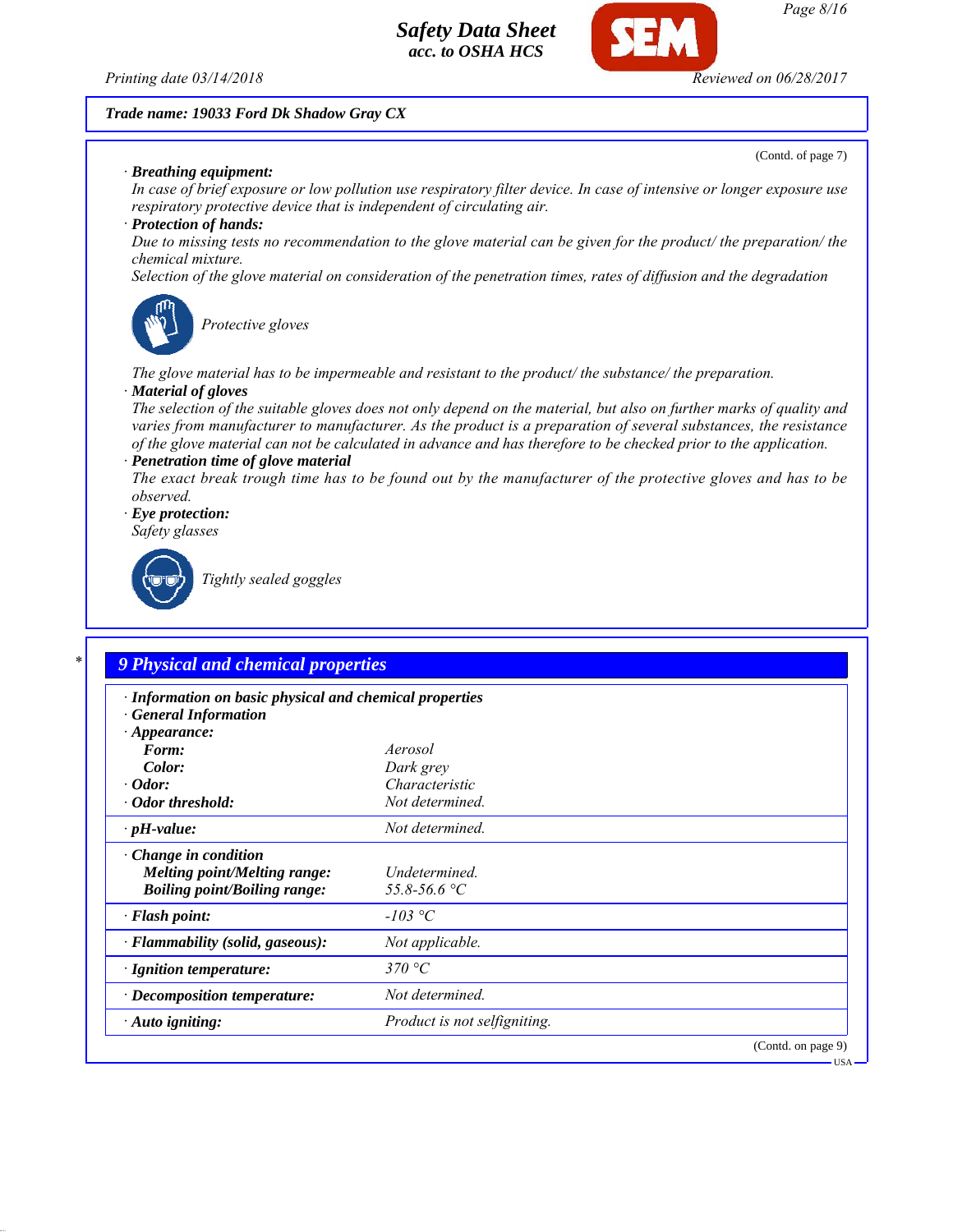

*Printing date 03/14/2018 Reviewed on 06/28/2017*

*Trade name: 19033 Ford Dk Shadow Gray CX*

|                                                            |                                                                             | (Contd. of page 8) |
|------------------------------------------------------------|-----------------------------------------------------------------------------|--------------------|
| · Danger of explosion:                                     | In use, may form flammable/explosive vapour-air mixture.<br>Avoid high heat |                    |
| · Explosion limits:                                        |                                                                             |                    |
| Lower:                                                     | $1.9$ Vol $\%$                                                              |                    |
| <b>Upper:</b>                                              | $13$ Vol $\%$                                                               |                    |
| $\cdot$ Vapor pressure at 20 $\cdot$ C:                    | $233$ hPa                                                                   |                    |
| $\cdot$ Density at 20 $\cdot$ C:                           | $0.74958$ g/cm <sup>3</sup>                                                 |                    |
| $\cdot$ Relative density                                   | Not determined.                                                             |                    |
| · Vapor density                                            | Not determined.                                                             |                    |
| · Evaporation rate                                         | Not applicable.                                                             |                    |
| · Solubility in / Miscibility with                         |                                                                             |                    |
| Water:                                                     | Not miscible or difficult to mix.                                           |                    |
| · Partition coefficient (n-octanol/water): Not determined. |                                                                             |                    |
| $\cdot$ Viscosity:                                         |                                                                             |                    |
| Dynamic:                                                   | Not determined                                                              |                    |
| Kinematic:                                                 | Not determined.                                                             |                    |
| · Solvent content:                                         |                                                                             |                    |
| Organic solvents:                                          | 93.0%                                                                       |                    |
| <b>VOC</b> content:                                        | 63.14%                                                                      |                    |
|                                                            | $660.4$ g/l / 5.51 lb/gl                                                    |                    |
| Solids content:                                            | $7.0\%$                                                                     |                    |
| Other information                                          | No further relevant information available.                                  |                    |

### *10 Stability and reactivity*

*· Reactivity No further relevant information available.*

*· Chemical stability*

- *· Thermal decomposition / conditions to be avoided: No decomposition if used according to specifications.*
- *· Possibility of hazardous reactions No dangerous reactions known.*
- *· Conditions to avoid No further relevant information available.*
- *· Incompatible materials: No further relevant information available.*
- *· Hazardous decomposition products:*
- *Nitrogen oxides*
- *Hydrocarbons*

*Carbon monoxide and carbon dioxide*

# *\* 11 Toxicological information*

*· Information on toxicological effects*

*· Acute toxicity:*

|                  | $\cdot$ LD/LC50 values that are relevant for classification: |                                            |  |  |  |  |
|------------------|--------------------------------------------------------------|--------------------------------------------|--|--|--|--|
| 108-88-3 toluene |                                                              |                                            |  |  |  |  |
| Oral             | LD50                                                         | $\frac{5,000 \text{ mg/kg}}{(\text{rat})}$ |  |  |  |  |
| Dermal           | LD50                                                         | $12,124$ mg/kg (rabbit)                    |  |  |  |  |

(Contd. on page 10)

USA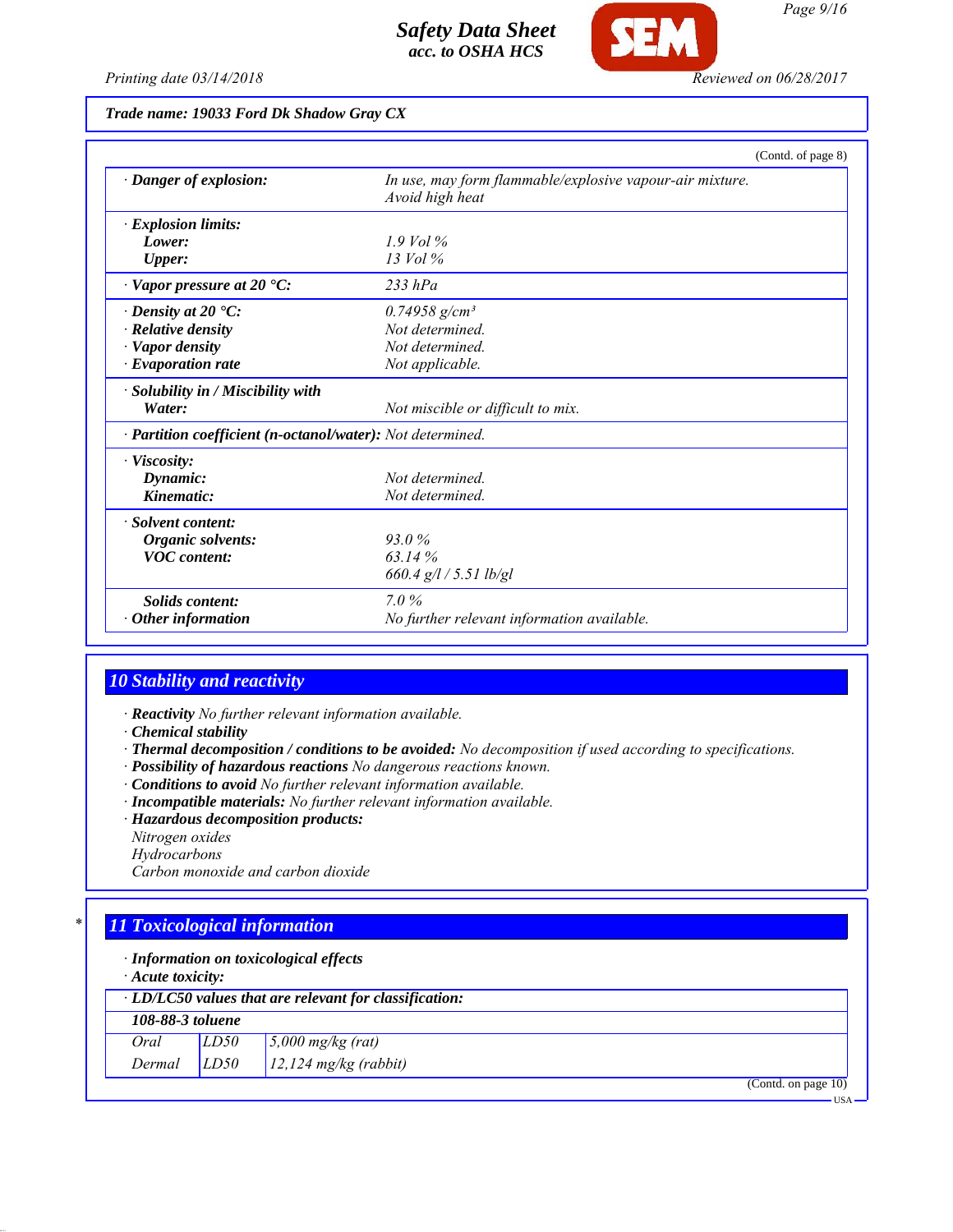*Printing date 03/14/2018 Reviewed on 06/28/2017*

### *Trade name: 19033 Ford Dk Shadow Gray CX*

(Contd. of page 9)

# *Inhalative LC50/4 h 5,320 mg/l (mouse)*

- *· Primary irritant effect:*
- *· on the skin: No irritant effect.*
- *· on the eye: Irritating effect.*
- *· Sensitization: No sensitizing effects known.*
- *· Additional toxicological information: The product shows the following dangers according to internally approved calculation methods for preparations: Irritant*

*The product can cause inheritable damage.*

*· Carcinogenic categories*

*· IARC (International Agency for Research on Cancer)*

*108-88-3 toluene 3* 

*108-10-1 4-methylpentan-2-one 2B*

*1330-20-7 xylene 3* 

*100-41-4 ethylbenzene 2B*

*1333-86-4 Carbon black 2B*

*· NTP (National Toxicology Program)*

*None of the ingredients is listed.*

*· OSHA-Ca (Occupational Safety & Health Administration)*

*None of the ingredients is listed.*

### *\* 12 Ecological information*

- *· Toxicity*
- *· Aquatic toxicity: No further relevant information available.*
- *· Persistence and degradability No further relevant information available.*
- *· Behavior in environmental systems:*
- *· Bioaccumulative potential No further relevant information available.*
- *· Mobility in soil No further relevant information available.*
- *· Additional ecological information:*

*· General notes:*

*Water hazard class 3 (Self-assessment): extremely hazardous for water*

*Do not allow product to reach ground water, water course or sewage system, even in small quantities. Danger to drinking water if even extremely small quantities leak into the ground.*

- *· Results of PBT and vPvB assessment*
- *· PBT: Not applicable.*
- *· vPvB: Not applicable.*
- *· Other adverse effects No further relevant information available.*

### *13 Disposal considerations*

- *· Waste treatment methods*
- *· Recommendation:*

*Must not be disposed of together with household garbage. Do not allow product to reach sewage system.*

(Contd. on page 11) USA

*Page 10/16*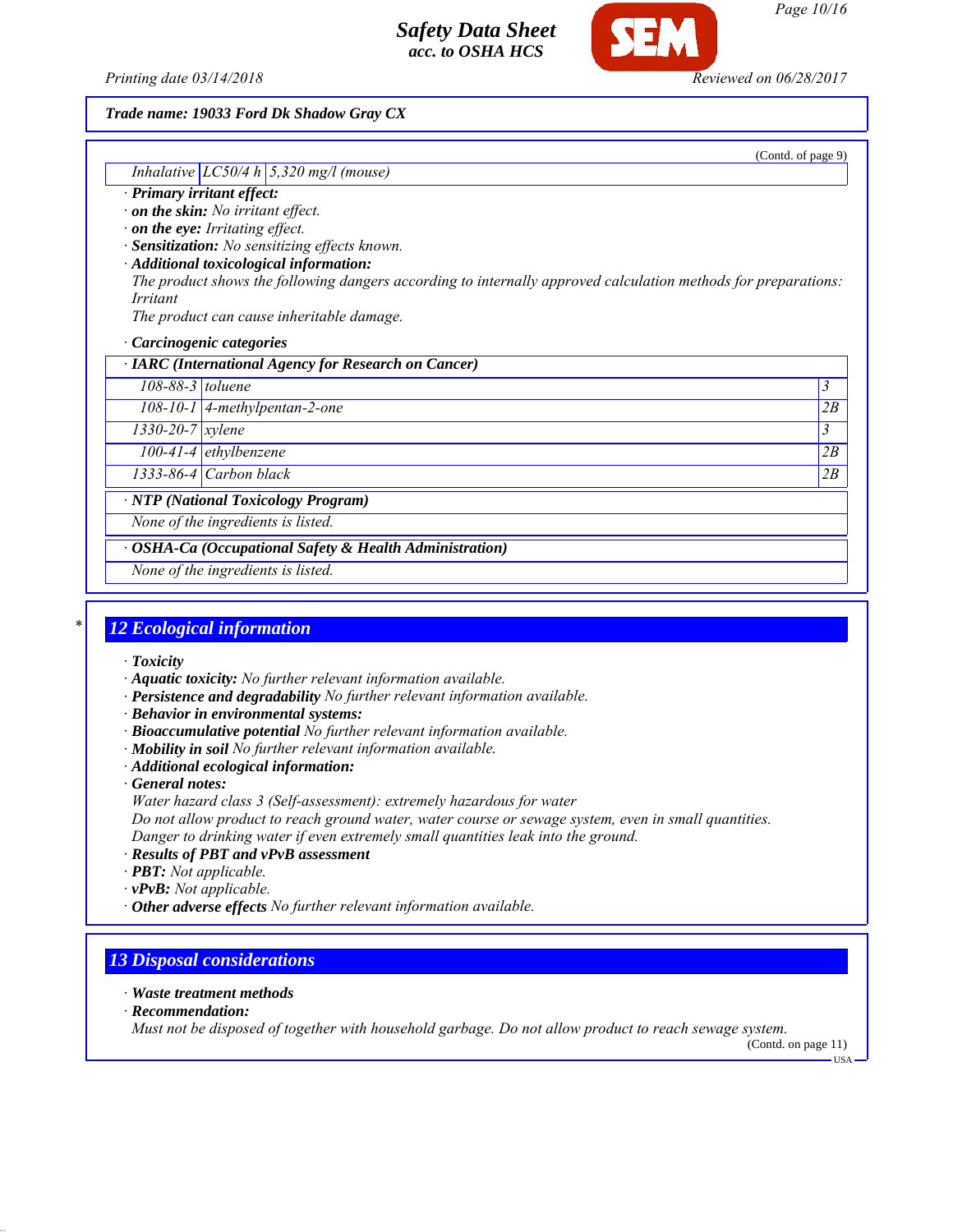

**SEM** 

*Trade name: 19033 Ford Dk Shadow Gray CX*

*· Uncleaned packagings:*

*· Recommendation: Disposal must be made according to official regulations.*

| $\cdot$ UN-Number<br>· DOT, ADR, IMDG, IATA | UN1950              |
|---------------------------------------------|---------------------|
| $\cdot$ UN proper shipping name             |                     |
| $\cdot$ DOT                                 | Aerosols, flammable |
| $\cdot$ ADR                                 | 1950 Aerosols       |
| $\cdot$ IMDG                                | <b>AEROSOLS</b>     |
| $\cdot$ IATA                                | AEROSOLS, flammable |
| · Transport hazard class(es)                |                     |
| $\cdot$ DOT                                 |                     |
|                                             |                     |
|                                             |                     |
|                                             |                     |
|                                             |                     |
| · Class                                     | 2.1                 |
| $-Label$                                    | 2.1                 |
| $\cdot$ ADR                                 |                     |
|                                             |                     |
| · Class                                     | 2 5F Gases          |
| $\cdot$ Label                               | 2.1                 |
| $\cdot$ IMDG, IATA                          |                     |
|                                             |                     |
|                                             |                     |
|                                             |                     |
|                                             |                     |
| · Class                                     | 2.1                 |
| $\cdot$ Label                               | 2.1                 |
| · Packing group                             |                     |
| · DOT, ADR, IMDG, IATA                      | Void                |
| · Environmental hazards:                    |                     |
| · Marine pollutant:                         | N <sub>o</sub>      |
| · Special precautions for user              | Warning: Gases      |
| $\cdot$ EMS Number:                         | $F$ -D,S-U          |

(Contd. of page 10)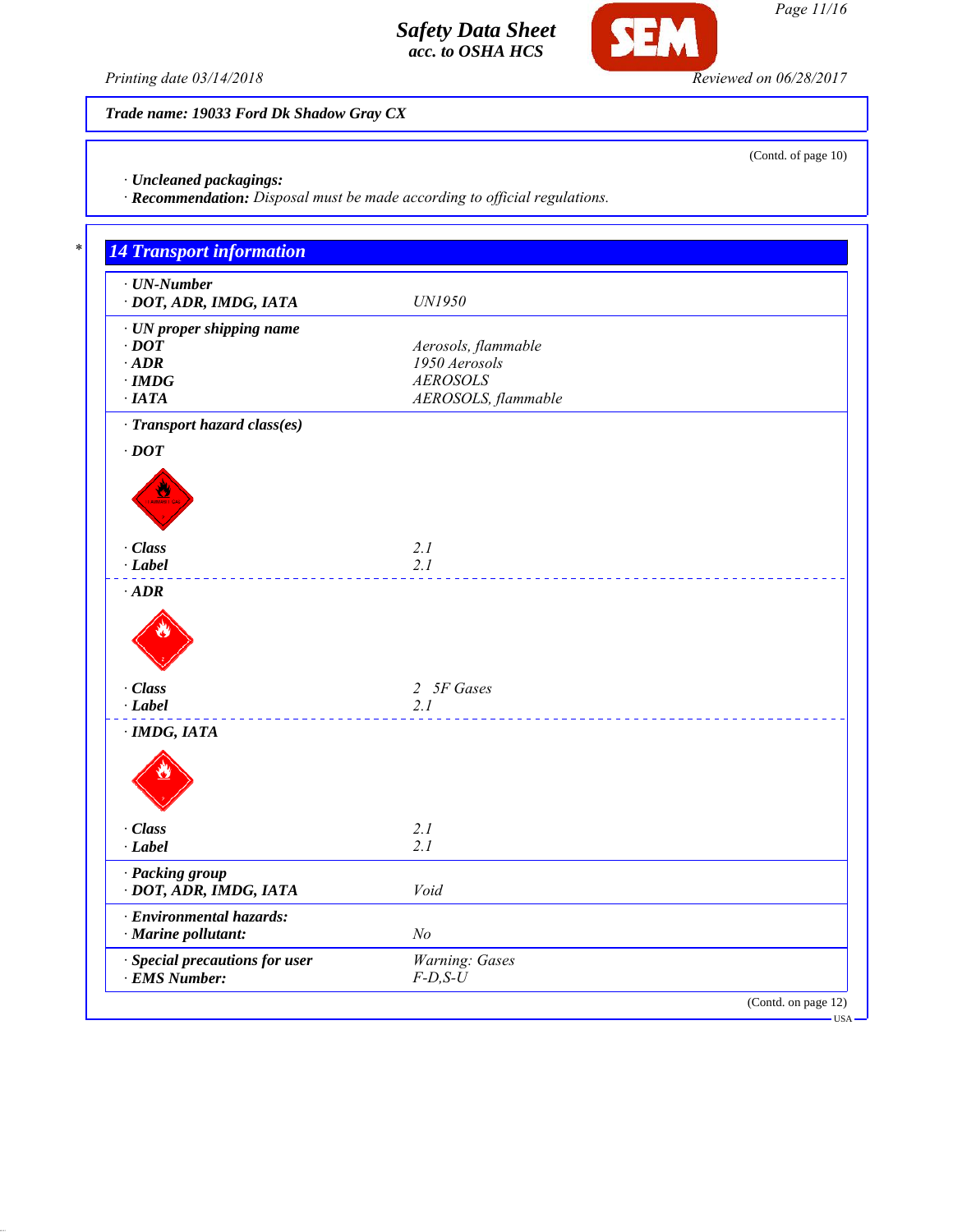

**SEM** 

| Trade name: 19033 Ford Dk Shadow Gray CX |  |  |  |  |  |
|------------------------------------------|--|--|--|--|--|
|------------------------------------------|--|--|--|--|--|

| Stowage Code                                                                        |                                                                                                                                                                                                                                                                                                                                                                                                                                                                                                                                                                                      |
|-------------------------------------------------------------------------------------|--------------------------------------------------------------------------------------------------------------------------------------------------------------------------------------------------------------------------------------------------------------------------------------------------------------------------------------------------------------------------------------------------------------------------------------------------------------------------------------------------------------------------------------------------------------------------------------|
| <b>Segregation Code</b>                                                             | SW1 Protected from sources of heat.<br>SW22 For AEROSOLS with a maximum capacity of 1 litre:<br>Category A. For AEROSOLS with a capacity above 1 litre:<br>Category B. For WASTE AEROSOLS: Category C, Clear of living<br>quarters.<br>SG69 For AEROSOLS with a maximum capacity of 1 litre:<br>Segregation as for class 9. Stow "separated from" class 1 except for<br>division 1.4. For AEROSOLS with a capacity above 1 litre:<br>Segregation as for the appropriate subdivision of class 2. For<br>WASTE AEROSOLS: Segregation as for the appropriate subdivision<br>of class 2. |
| · Transport in bulk according to Annex II of<br><b>MARPOL73/78 and the IBC Code</b> | Not applicable.                                                                                                                                                                                                                                                                                                                                                                                                                                                                                                                                                                      |
| $\cdot$ Transport/Additional information:                                           |                                                                                                                                                                                                                                                                                                                                                                                                                                                                                                                                                                                      |
| $\cdot$ DOT<br>$\cdot$ Quantity limitations                                         | On passenger aircraft/rail: 75 kg<br>On cargo aircraft only: 150 kg                                                                                                                                                                                                                                                                                                                                                                                                                                                                                                                  |
| $\cdot$ ADR<br>$\cdot$ Excepted quantities (EQ)                                     | Code: E0<br>Not permitted as Excepted Quantity                                                                                                                                                                                                                                                                                                                                                                                                                                                                                                                                       |
| $\cdot$ IMDG<br>$\cdot$ Limited quantities (LQ)<br>$\cdot$ Excepted quantities (EQ) | II.<br>$Code$ : $E0$<br>Not permitted as Excepted Quantity                                                                                                                                                                                                                                                                                                                                                                                                                                                                                                                           |
| $\cdot$ UN "Model Regulation":                                                      | UN 1950 AEROSOLS, 2.1                                                                                                                                                                                                                                                                                                                                                                                                                                                                                                                                                                |

# *\* 15 Regulatory information*

*· Safety, health and environmental regulations/legislation specific for the substance or mixture · Sara*

| · Section 355 (extremely hazardous substances):   |                                              |  |  |
|---------------------------------------------------|----------------------------------------------|--|--|
| None of the ingredient is listed.                 |                                              |  |  |
| · Section 313 (Specific toxic chemical listings): |                                              |  |  |
| 108-88-3 toluene                                  |                                              |  |  |
|                                                   | Acrylic Resin                                |  |  |
|                                                   | $\overline{108-10-1}$ 4-methylpentan-2-one   |  |  |
| $\frac{1330}{20}$ -20-7   xylene                  |                                              |  |  |
| $7429 - 90 - 5$ aluminium                         |                                              |  |  |
|                                                   | $100-41-4$ ethylbenzene                      |  |  |
|                                                   | $71 - 36 - 3$ butan-1-ol                     |  |  |
| · TSCA (Toxic Substances Control Act):            |                                              |  |  |
|                                                   | $67-64-1$ acetone                            |  |  |
|                                                   | $\sqrt{123-86-4}$ n-butyl acetate            |  |  |
|                                                   | 108-65-6 $ 2$ -methoxy-1-methylethyl acetate |  |  |
|                                                   | (Contd. on page 13)                          |  |  |
|                                                   | - USA                                        |  |  |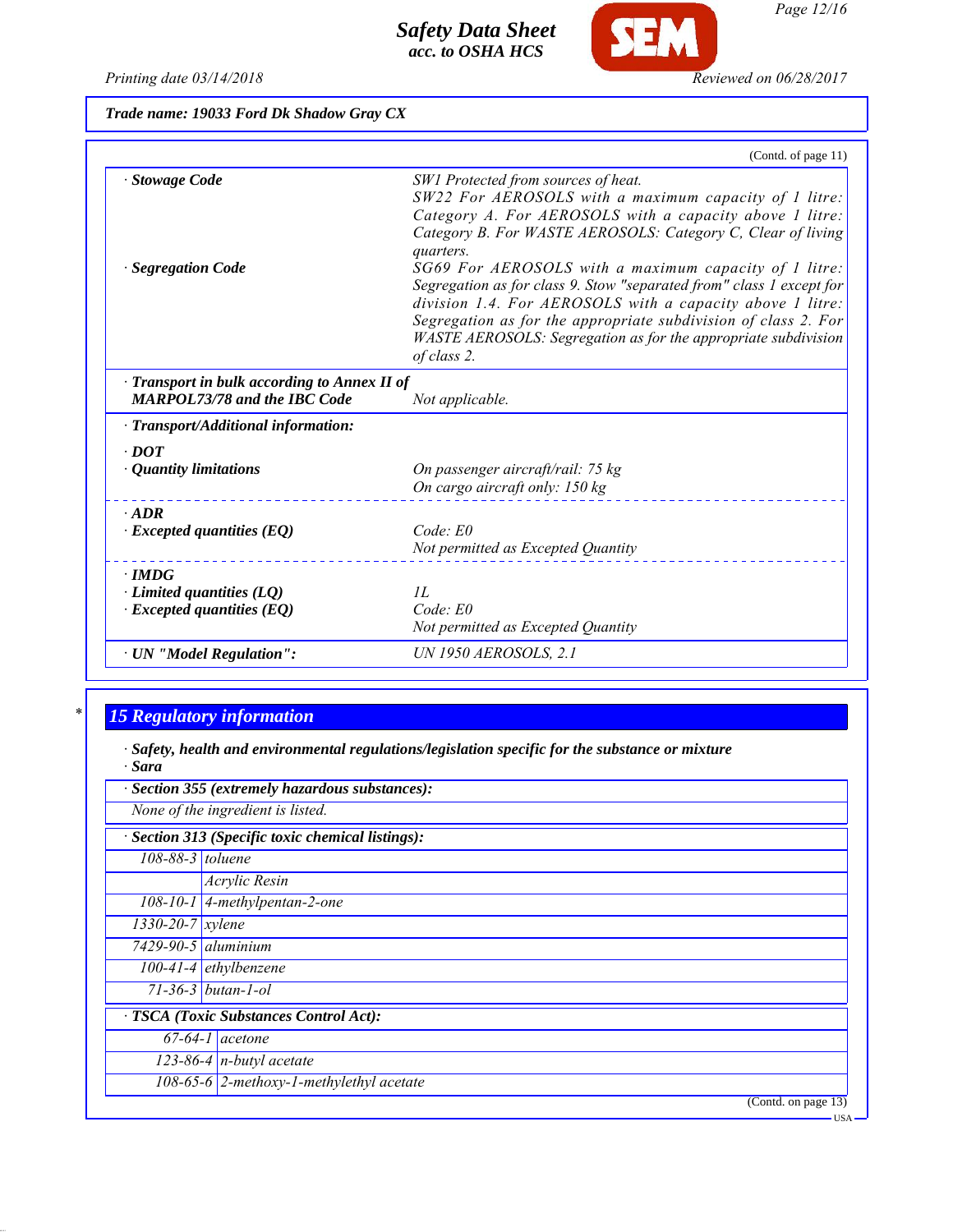

*Page 13/16*

*Printing date 03/14/2018 Reviewed on 06/28/2017*

*Trade name: 19033 Ford Dk Shadow Gray CX*

|                          | (Contd. of page 12)                                                                                                                                                                                                     |  |  |
|--------------------------|-------------------------------------------------------------------------------------------------------------------------------------------------------------------------------------------------------------------------|--|--|
|                          | $110-19-0$ isobutyl acetate                                                                                                                                                                                             |  |  |
| 108-88-3 toluene         |                                                                                                                                                                                                                         |  |  |
|                          | 9004-36-8 Cellulose Acetate Butyrate                                                                                                                                                                                    |  |  |
|                          | 763-69-9 ethyl 3-ethoxypropionate                                                                                                                                                                                       |  |  |
|                          | 108-10-1 4-methylpentan-2-one                                                                                                                                                                                           |  |  |
|                          | $110-43-0$ heptan-2-one                                                                                                                                                                                                 |  |  |
| 1330-20-7 xylene         |                                                                                                                                                                                                                         |  |  |
|                          | $7429 - 90 - 5$ aluminium                                                                                                                                                                                               |  |  |
|                          | 16883-83-3 benzyl 3-isobutryloxy-1-isopropyl-2-2-dimethylpropyl phthalate                                                                                                                                               |  |  |
|                          | $100-41-4$ ethylbenzene                                                                                                                                                                                                 |  |  |
|                          | 1333-86-4 Carbon black                                                                                                                                                                                                  |  |  |
|                          | 64742-88-7 Solvent naphtha (petroleum), medium aliph.                                                                                                                                                                   |  |  |
|                          | $71 - 36 - 3$ butan-1-ol                                                                                                                                                                                                |  |  |
|                          | 8052-41-3 Stoddard solvent                                                                                                                                                                                              |  |  |
|                          | 147-14-8 Phthalocyanine Blue                                                                                                                                                                                            |  |  |
|                          | 6358-30-1 Violet Pigment                                                                                                                                                                                                |  |  |
|                          | $41556-26-7$ bis(1,2,2,6,6-Pentamethyl-4-piperidinyl) sebacate                                                                                                                                                          |  |  |
|                          | $104810-48-2$ poly(oxy-1,2-ethanediyl), $\alpha$ -[3-[3-(2H-benzotriazol-2-yl)-5-(1,1-dimethylethyl)-4-hydroxyphenyl]-<br>l-oxopropyl]-ω-hydroxy-                                                                       |  |  |
| 104810-47-1              | $poly(oxy-1,2-ethanedyl), \alpha-\frac{3-}{3-2.2H-benzotriazol-2-yl)-5-(1,1-dimethylethyl)-4-hydroxyphenyl]-$<br>1-oxopropyl]-ω-[3-[3-(2H- benzotriazol-2-yl)-5-(1,1-dimethylethyl)-4-hydroxyphenyl]-1-<br>oxopropoxy]- |  |  |
|                          | 82919-37-7 Methyl (1,2,2,6,6,- pentamethyl-4-piperidinyl) sebacate                                                                                                                                                      |  |  |
|                          | 25322-68-3 Polyethylene glycol                                                                                                                                                                                          |  |  |
|                          | 106-79-6 Dimethyl sebacate(Impurity)                                                                                                                                                                                    |  |  |
|                          | $2403-89-6$ 4-Piperidinol, 1,2,2,6,6 pentamethyl- (Impurity)                                                                                                                                                            |  |  |
|                          | · TSCA new (21st Century Act) (Substances not listed)                                                                                                                                                                   |  |  |
|                          | 68476-86-8 Petroleum gases, liquefied, sweetened                                                                                                                                                                        |  |  |
| · Proposition 65         |                                                                                                                                                                                                                         |  |  |
|                          | Chemicals known to cause cancer:                                                                                                                                                                                        |  |  |
|                          | 108-10-1 4-methylpentan-2-one                                                                                                                                                                                           |  |  |
| $1330 - 20 - 7$ xylene   |                                                                                                                                                                                                                         |  |  |
| $100-41-4$ ethylbenzene  |                                                                                                                                                                                                                         |  |  |
| $1333-86-4$ Carbon black |                                                                                                                                                                                                                         |  |  |
|                          | Chemicals known to cause reproductive toxicity for females:                                                                                                                                                             |  |  |
|                          | None of the ingredients is listed.                                                                                                                                                                                      |  |  |
|                          | Chemicals known to cause reproductive toxicity for males:                                                                                                                                                               |  |  |
|                          |                                                                                                                                                                                                                         |  |  |
|                          | None of the ingredients is listed.                                                                                                                                                                                      |  |  |
|                          | Chemicals known to cause developmental toxicity:                                                                                                                                                                        |  |  |
| 108-88-3 toluene         |                                                                                                                                                                                                                         |  |  |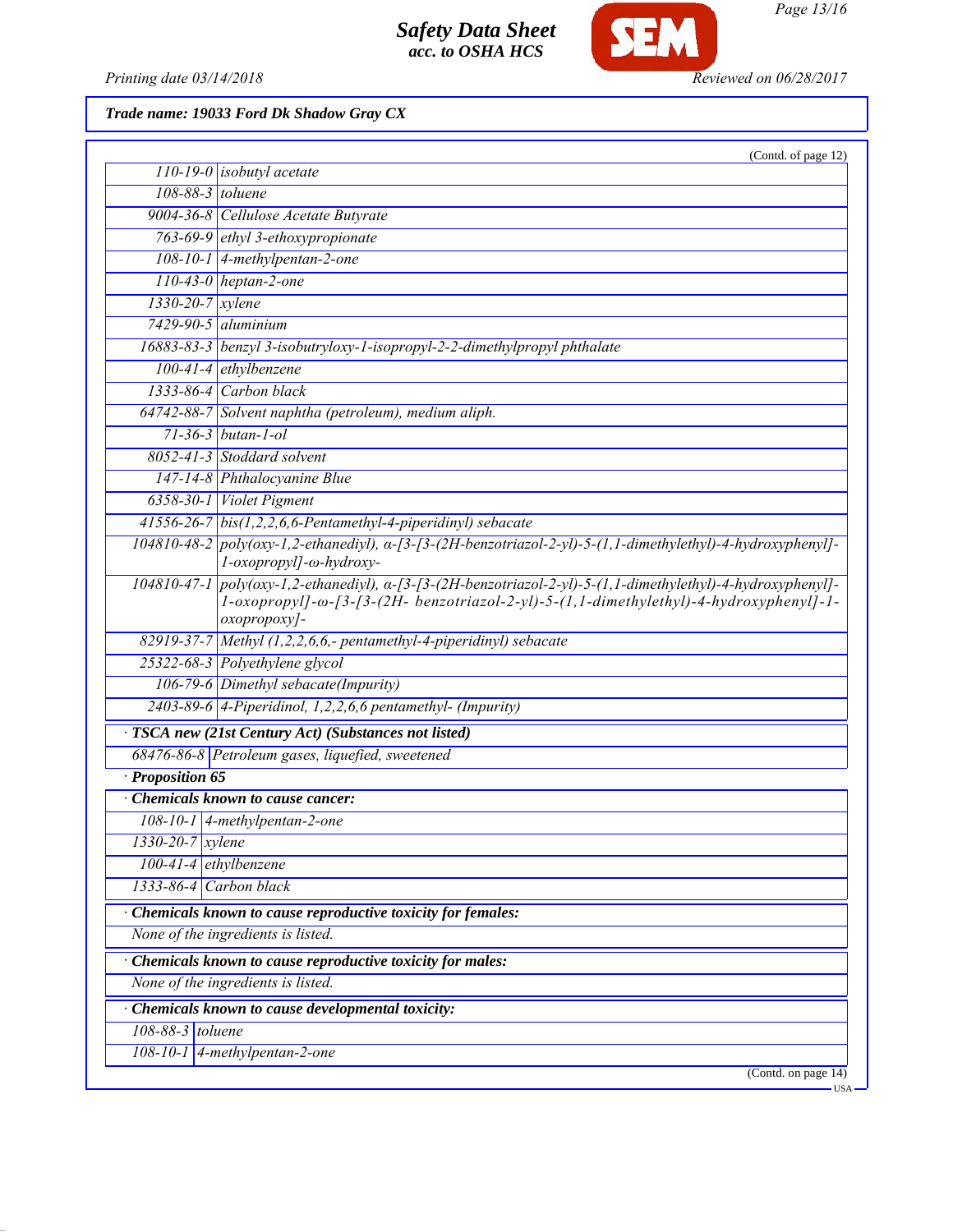

*Page 14/16*

*Printing date 03/14/2018 Reviewed on 06/28/2017*

*Trade name: 19033 Ford Dk Shadow Gray CX*

|                                                                       |                                                    | (Contd. of page 13) |  |  |
|-----------------------------------------------------------------------|----------------------------------------------------|---------------------|--|--|
| · Cancerogenity categories<br>· EPA (Environmental Protection Agency) |                                                    |                     |  |  |
| $67-64-1$ acetone                                                     |                                                    | 1                   |  |  |
| 108-88-3 toluene                                                      |                                                    | П                   |  |  |
|                                                                       | $108-10-1$   4-methylpentan-2-one                  | $\prime$            |  |  |
| $\overline{1330-20-7}$ xylene                                         |                                                    | $\prime$            |  |  |
|                                                                       | $100-41-4$ ethylbenzene                            | D                   |  |  |
|                                                                       | $71 - 36 - 3$ butan-1-ol                           | D                   |  |  |
|                                                                       | · TLV (Threshold Limit Value established by ACGIH) |                     |  |  |
| $67-64-1$ acetone                                                     |                                                    | A4                  |  |  |
| 108-88-3 toluene                                                      |                                                    | A4                  |  |  |
| $\frac{1330}{-20-7}$ xylene                                           |                                                    | A4                  |  |  |
|                                                                       | $7429 - 90 - 5$ aluminium                          | A4                  |  |  |
|                                                                       | $100-41-4$ ethylbenzene                            | A3                  |  |  |
|                                                                       | $1333-86-4$ Carbon black                           | A4                  |  |  |
| · NIOSH-Ca (National Institute for Occupational Safety and Health)    |                                                    |                     |  |  |

*1333-86-4 Carbon black*

*· GHS label elements The product is classified and labeled according to the Globally Harmonized System (GHS). · Hazard pictograms*



*· Signal word Danger*

*· Hazard-determining components of labeling: acetone toluene 4-methylpentan-2-one Stoddard solvent · Hazard statements H222 Extremely flammable aerosol. H280 Contains gas under pressure; may explode if heated. H319 Causes serious eye irritation. H340 May cause genetic defects. H350 May cause cancer. H361 Suspected of damaging fertility or the unborn child. H336 May cause drowsiness or dizziness. H373 May cause damage to organs through prolonged or repeated exposure. · Precautionary statements P201 Obtain special instructions before use. P202 Do not handle until all safety precautions have been read and understood. P210 Keep away from heat/sparks/open flames/hot surfaces. - No smoking. P211 Do not spray on an open flame or other ignition source. P251 Pressurized container: Do not pierce or burn, even after use. P260 Do not breathe dust/fume/gas/mist/vapors/spray. P264 Wash thoroughly after handling.* (Contd. on page 15)

 $-118A$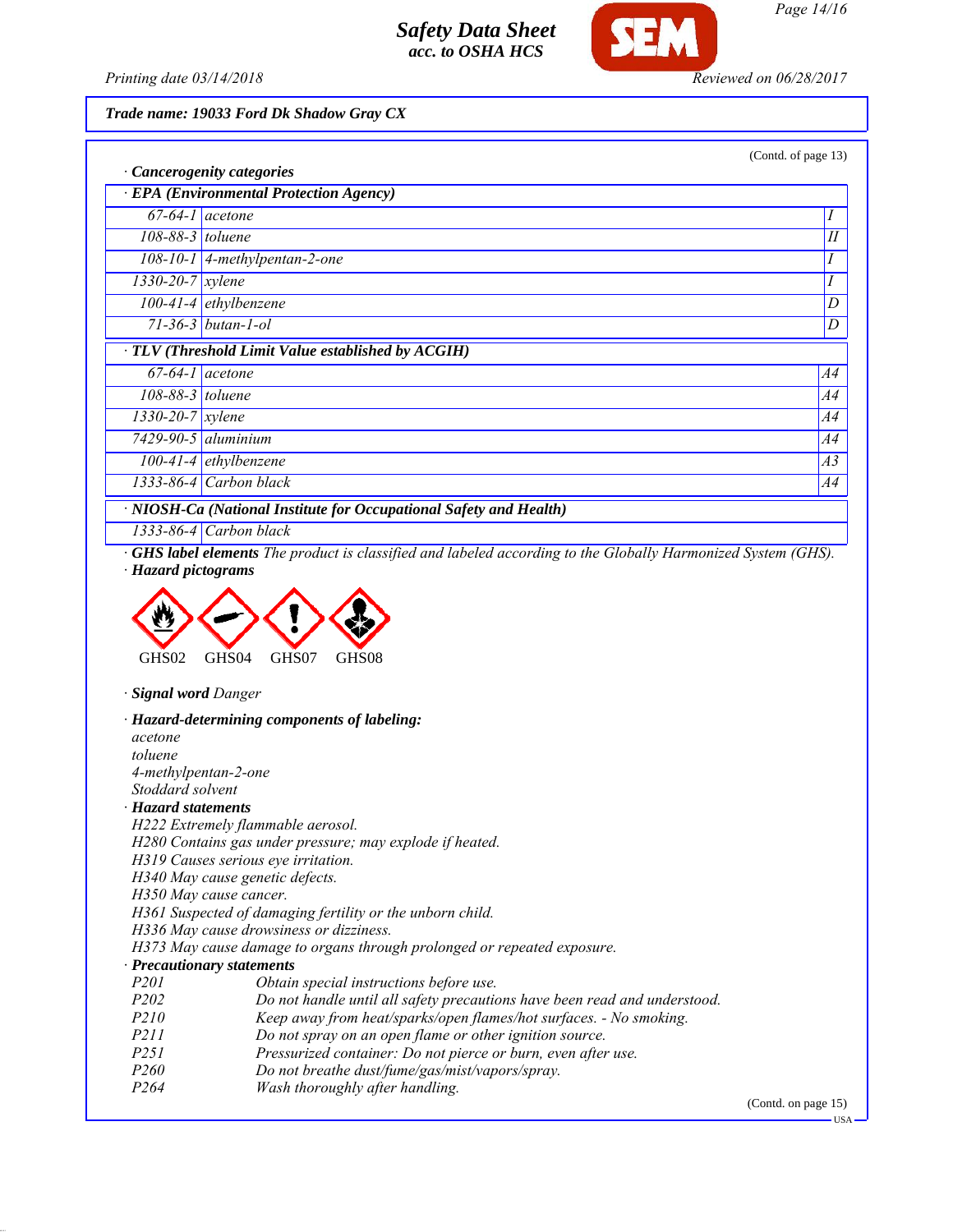

*Page 15/16*

*Printing date 03/14/2018 Reviewed on 06/28/2017*

 $(C_{\text{outd}} \text{ of mass } 14)$ 

*Trade name: 19033 Ford Dk Shadow Gray CX*

|                  | (COMO. OF $page 14$ )                                                                                         |
|------------------|---------------------------------------------------------------------------------------------------------------|
| <i>P271</i>      | Use only outdoors or in a well-ventilated area.                                                               |
| P <sub>280</sub> | Wear protective gloves/protective clothing/eye protection/face protection.                                    |
| $P304 + P340$    | IF INHALED: Remove person to fresh air and keep comfortable for breathing.                                    |
|                  | P305+P351+P338 If in eyes: Rinse cautiously with water for several minutes. Remove contact lenses, if present |
|                  | and easy to do. Continue rinsing.                                                                             |
| $P308 + P313$    | IF exposed or concerned: Get medical advice/attention.                                                        |
| <i>P312</i>      | Call a poison center/doctor if you feel unwell.                                                               |
| <i>P314</i>      | Get medical advice/attention if you feel unwell.                                                              |
| $P337 + P313$    | If eye irritation persists: Get medical advice/attention.                                                     |
| $P403 + P233$    | Store in a well-ventilated place. Keep container tightly closed.                                              |
| <i>P405</i>      | Store locked up.                                                                                              |
| $P410 + P403$    | Protect from sunlight. Store in a well-ventilated place.                                                      |
| $P410 + P412$    | Protect from sunlight. Do not expose to temperatures exceeding $50^{\circ}C/122^{\circ}F$ .                   |
| <i>P501</i>      | Dispose of contents/container in accordance with local/regional/national/international<br>regulations.        |

*· National regulations:*

*· Additional classification according to Decree on Hazardous Materials: Carcinogenic hazardous material group III (dangerous).*

*· Information about limitation of use:*

*Workers are not allowed to be exposed to the hazardous carcinogenic materials contained in this preparation. Exceptions can be made by the authorities in certain cases.*

*· Chemical safety assessment: A Chemical Safety Assessment has not been carried out.*

### *\* 16 Other information*

*This information is based on our present knowledge. However, this shall not constitute a guarantee for any specific product features and shall not establish a legally valid contractual relationship.*

*· Department issuing SDS: Environment protection department.*

*· Contact: Rita Joiner (rjoiner@semproducts.com)*

*· Date of preparation / last revision 03/14/2018 / 16*

*· Abbreviations and acronyms:*

*RID: Règlement international concernant le transport des marchandises dangereuses par chemin de fer (Regulations Concerning the International Transport of Dangerous Goods by Rail)*

*ICAO: International Civil Aviation Organisation*

*ADR: Accord européen sur le transport des marchandises dangereuses par Route (European Agreement concerning the International Carriage of Dangerous Goods by Road)*

*IMDG: International Maritime Code for Dangerous Goods*

*DOT: US Department of Transportation*

*IATA: International Air Transport Association*

*ACGIH: American Conference of Governmental Industrial Hygienists EINECS: European Inventory of Existing Commercial Chemical Substances*

*ELINCS: European List of Notified Chemical Substances*

*CAS: Chemical Abstracts Service (division of the American Chemical Society)*

*NFPA: National Fire Protection Association (USA)*

*HMIS: Hazardous Materials Identification System (USA)*

*VOC: Volatile Organic Compounds (USA, EU)*

*LC50: Lethal concentration, 50 percent*

*LD50: Lethal dose, 50 percent*

*PBT: Persistent, Bioaccumulative and Toxic*

*vPvB: very Persistent and very Bioaccumulative*

*NIOSH: National Institute for Occupational Safety*

*OSHA: Occupational Safety & Health*

*TLV: Threshold Limit Value*

*PEL: Permissible Exposure Limit REL: Recommended Exposure Limit*

*BEI: Biological Exposure Limit*

(Contd. on page 16)

USA